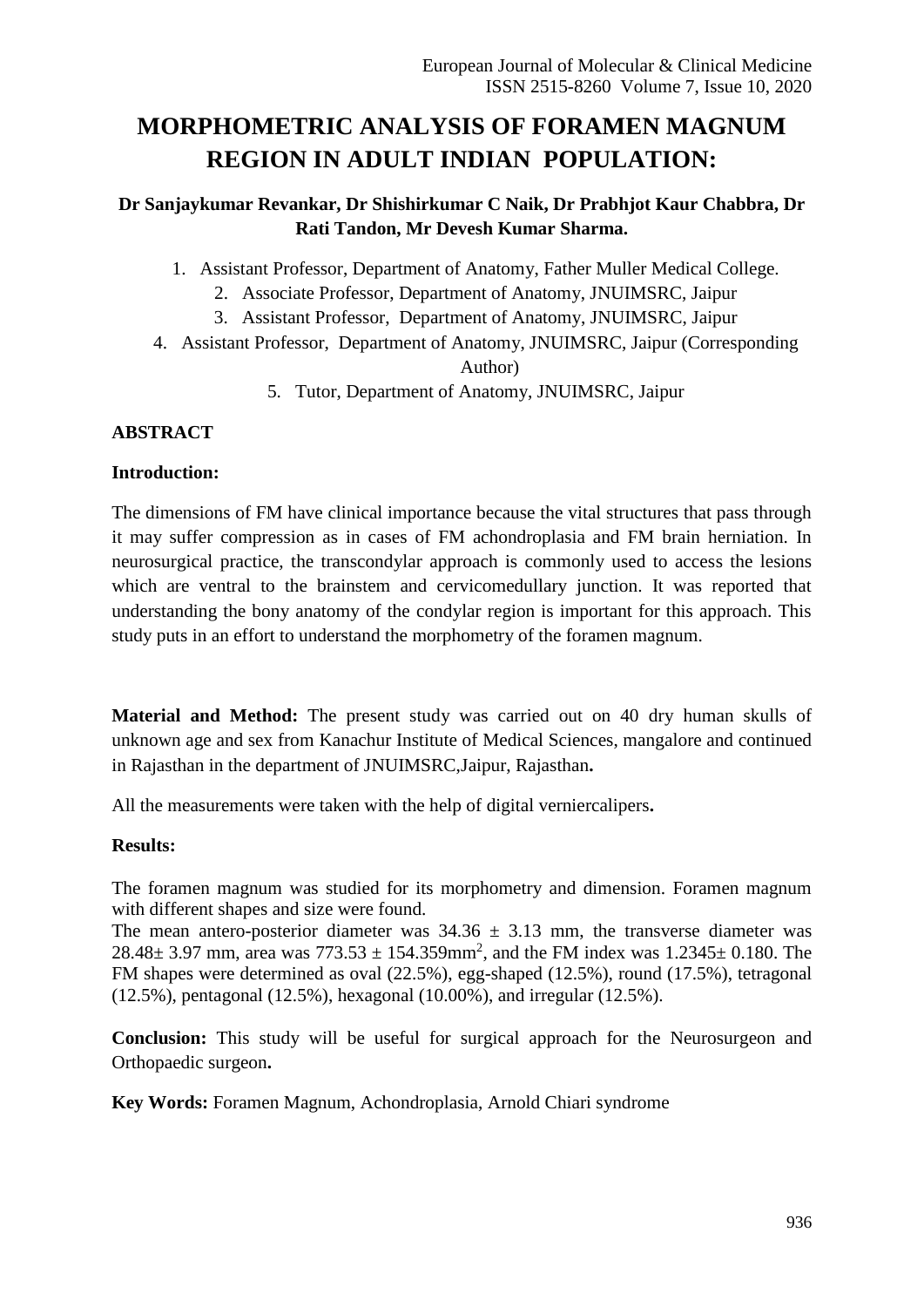## **INTRODUCTION**

The foramen magnum region of the cranial base consists of the foramen magnum and the laterally placed occipital condyles for articulation with the superior facets of the first cervical vertebra.(1)The foramen magnum has gained interest across various disciplines like anthropology, comparative anatomy, evolutionary biology, and clinical sciences.(2) This foramen is outlet through which medulla oblongata and spinal cord along with meninges, vertebral arteries, anterior and posterior spinal arteries, tectorial membrane, alar ligaments, and spinal branch of the accessory nerve.(3)It plays a very significant role as a transition zone between spine and skull being in close proximity to brain and spinal cord.(4) Occipital condyle (OC) is an important part of craniovertebral or craniocervical junction located anterolaterally on either side of the FM.(dried adult skull). This region of the skull is covered by a large volume of soft tissue. Hence, the foramen magnum region is in a relatively wellprotected anatomical position.(1)

Variations of the shape of FM have got diagnostic, clinical and radiological importance.(5) Anatomical variance of the foramen magnum may have some impact on certain surgical procedures such as vertebral artery and posterior inferior cerebellar artery aneurysm repairs, foramen magnum meningioma resections, and foramen magnum decompression.(6)

The dimensions of FM have clinical importance because the vital structures that pass through it may suffer compression as in cases of FM achondroplasia and FM brain herniation. In neurosurgical practice, the transcondylar approach is commonly used to access the lesions which are ventral to the brainstem and cervicomedullary junction. It was reported that understanding the bony anatomy of the condylar region is important for this approach.(5)

The foramen magnum region is a unique and complex anatomical region. The occipital condyles (OC) are the main bony structures which obscure the anterolaterally situated lesions of the FM.(7)

## **MATERIAL AND METHODS**

The present study was carried out on 40 dry human skulls of unknown age and sex from Kanachur Institute of Medical Sciences, mangalore and continued in Rajasthan in the department of JNUIMSRC, Jaipur, Rajasthan. The study was conducted from Dec 2014 to April 2020.

All the measurements were taken with the help of digital verniercalipers.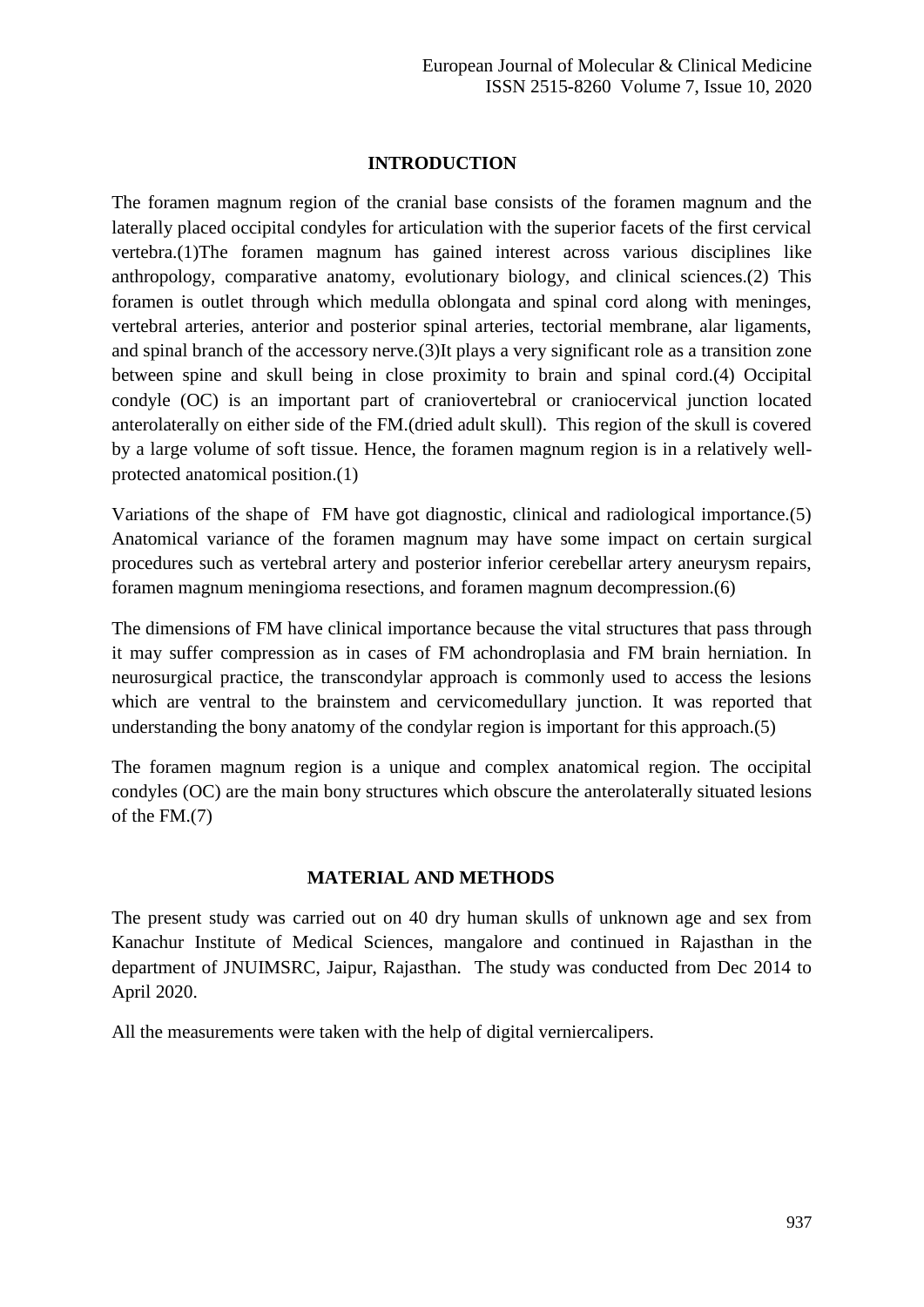

**Figure-1: Digital VernierCalipers**

# **Following metric parameters were noted**:

- **1. Shapes of Foramen Magnum -** The different shapes of the foramen magnum were macroscopically noted and classified them as Oval, Egg, Round, Tetragonal, Pentagonal, Hexagonal and Irregular.
- **2. Antero-Posterior Diameter (APD) -** It is the distance between Basion (midpoint of the anterior margin of the FM) and Opisthion (midpoint of the posterior margin of the FM) **Figure-4.**







**3. Transverse Diameters (TD) -** It is the distance between the lateral margins of the FM at the point of greatest lateral curvature **Figure-5.**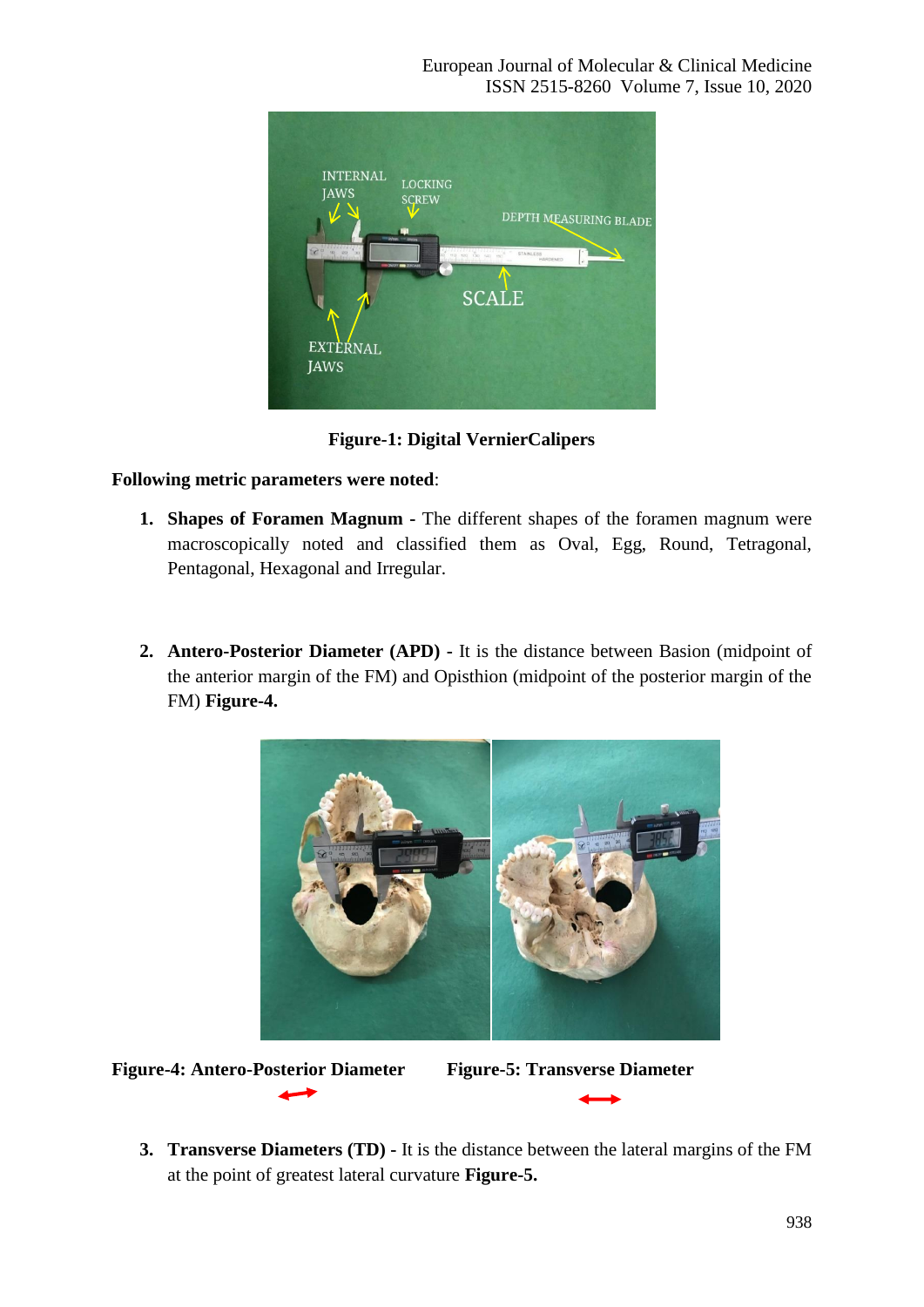- **4. Foramen Magnum Index (FMI) –** It is calculated by dividing the antero-posterior diameter by the transverse diameter (APD/TD).
- **5. Area of FM by Radinsky's formula**  $A = \frac{1}{4} \times \pi \times W \times L$

 $\pi$  = Pi, (22/7 or 3.14)

 $W = Width (Transverse Diameter)$ 

L = Length (Antero-Posterior Diameter)

#### **RESULTS**

The morphological and morphometric observations of the foramen magnum in 40 dried human skulls belonging to Rajasthan population are as follows:

| <b>Shapes of FM</b> | <b>No. of Specimens</b><br>$(n=40)$ | Percentage $(\% )$ |
|---------------------|-------------------------------------|--------------------|
| Oval                |                                     | 22.5               |
| <b>Egg Shape</b>    |                                     | 12.5               |
| <b>Round</b>        | 7                                   | 17.5               |
| <b>Tetragonal</b>   |                                     | 12.5               |
| Pentagonal          |                                     | 12.5               |
| <b>Hexagonal</b>    |                                     | 10                 |
| <b>Irregular</b>    |                                     | 12.5               |

**Table-1: The no. and percentages of various shapes of the foramen magnum**

The most common shape was oval and the least common shape was hexagonal.

| Table-2: Antero-posterior diameter and Transverse diameter |  |  |
|------------------------------------------------------------|--|--|
|------------------------------------------------------------|--|--|

| <b>Parameter</b> | $APD$ (mm) | $TD$ (mm) |
|------------------|------------|-----------|
| <b>Minimum</b>   | 27.0       | 16.09     |
| <b>Maximum</b>   | 38.87      | 38.11     |
| <b>Mean</b>      | 34.36      | 28.48     |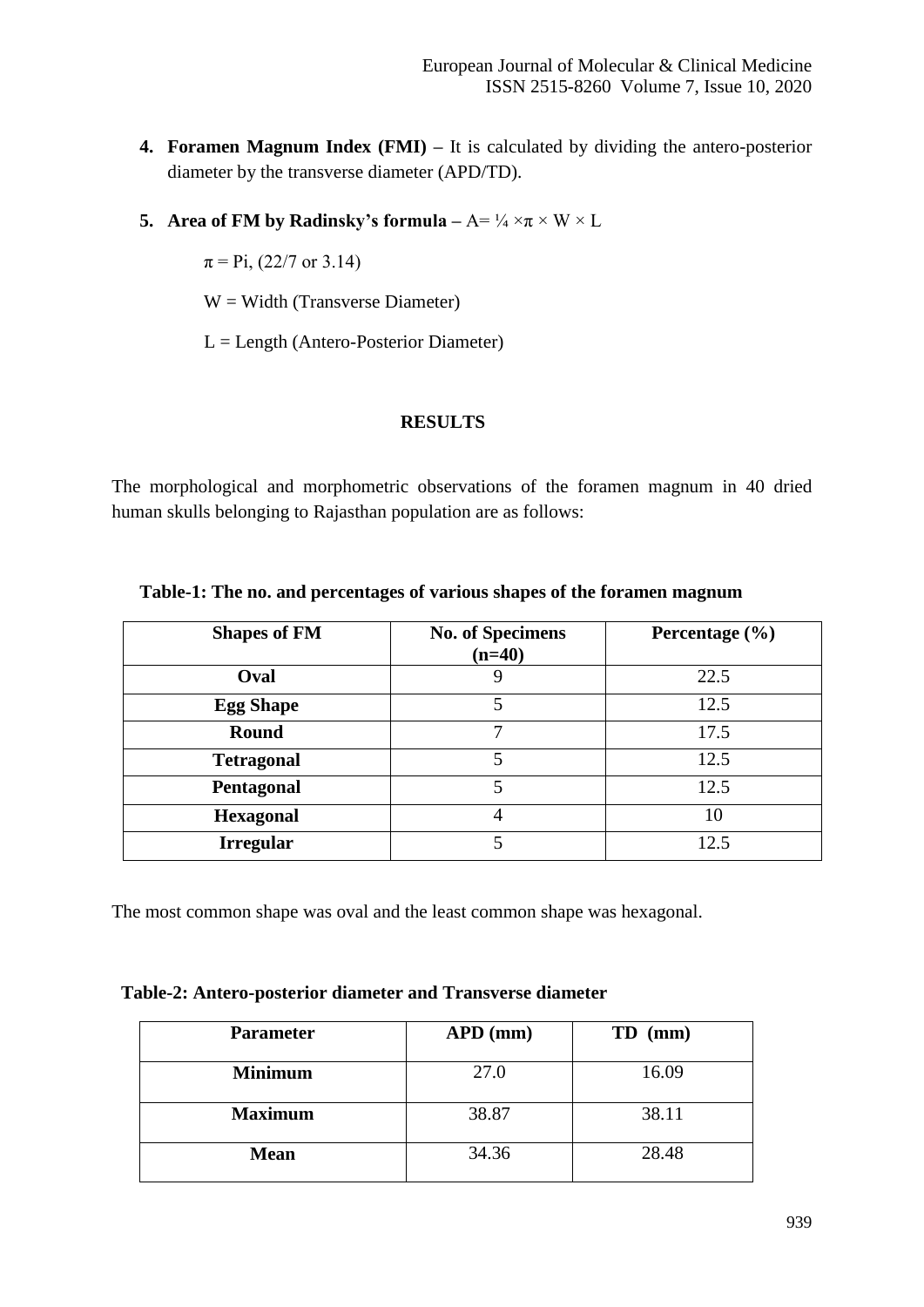| <b>Standard Deviation</b> | <u>.</u> |  |  |
|---------------------------|----------|--|--|
|---------------------------|----------|--|--|

The mean antero-posterior diameter was 34.36mm. The maximum antero-posterior diameter was 38.87mm and minimum antero-posterior diameter was 27.0 mm observed in present study.

The mean transverse diameter was observed to be 28.48mm. The maximum transverse diameter was 38.11mm**.**andminimum transverse diameter was 16.09mm.

## **Table-3: Foramen Magnum Index**

| <b>Parameters</b>         | <b>FMI</b>    |
|---------------------------|---------------|
| <b>Minimum</b>            | 0.970         |
| <b>Maximum</b>            | 1.921         |
| Range                     | $1.04 - 1.41$ |
| <b>Mean</b>               | 1.2345        |
| <b>Standard Deviation</b> | 0.18          |

In the present study mean value of foramen magnum index was found to be 1.23**.**withminimum value of 0.970 **and** maximum being **1.921** with standard deviation of **0.187** for **40** specimens.

## **Table-4: Frequency and Percentage of Foramen Magnum Index**

| <b>Foramen Magnum Index</b><br>(FMI) | <b>Frequency</b> | Percentage (%) |  |  |  |  |
|--------------------------------------|------------------|----------------|--|--|--|--|
| < 1.20                               | 18               | 45             |  |  |  |  |
| $\geq 1.20$                          | 22               | 55             |  |  |  |  |
| <b>Total</b>                         | 40               | 100            |  |  |  |  |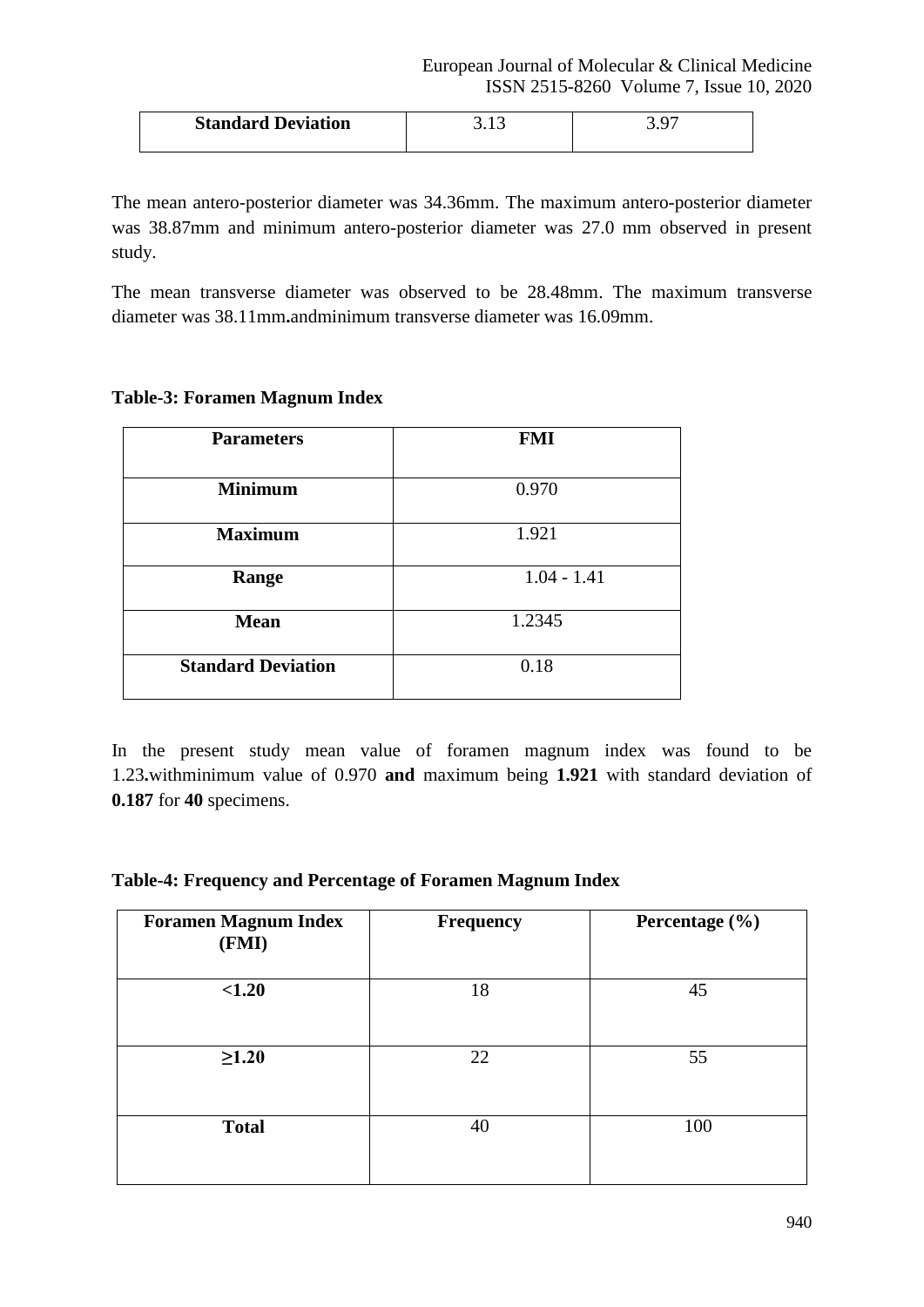# **When the FMI is >1.2, the foramen is found to be ovoid (Radhika PM et al 2014)**

| <b>Parameter</b>          | Area $(mm2)$ |
|---------------------------|--------------|
| <b>Minimum</b>            | 390.41       |
| maximum                   | 1105.71      |
| <b>Mean</b>               | 773.536      |
| <b>Standard Deviation</b> | 154.359      |
|                           |              |

**Table-5: Area of Foramen Magnum**

The mean value of area of FM was calculated **773.54 mm<sup>2</sup>** . The maximum area was 1105.71 mm<sup>2</sup> and minimum area was **390.41 mm<sup>2</sup>**calculated.

## **DISSCUSION**

In the present study oval shaped foramen magnum was the commonest shape which is comparable to researchers of ethnic groups Kumar A et al (2015), Piras LAS et al (2016) and PelinIlhan et al (2018).**Table-6**

In the present study oval shaped foramen magnum was the Commonest shape which is comparable to Indian researchers Zaidi SH et al (1998), Radhakrishna et al (2012), Radhika et al (2014), Gopalkrishna et al (2015), Vinutha et al (2016), Devadas et al (2017), Rajkumar et al (2017), Remya k et al (2017), Singh KC et al (2017), Arora S et al (2017), Sampada PK et al (2017) and Mishra AK et al (2018)..

In the present study the Oval shape was observed in 22.5**%** of dry skull specimens in contrast to highest **64%** reported by Zaidi SH et al (1988) and lowest was reported by Veeramani R et al (2018) i.e. **6%.**

Mean antero-posterior diameter observed in the present study was **34.36 mm** which is comparable to Ethnic researchers ofMursed et al (2013), Suazo GIC et al (2009), Monoel et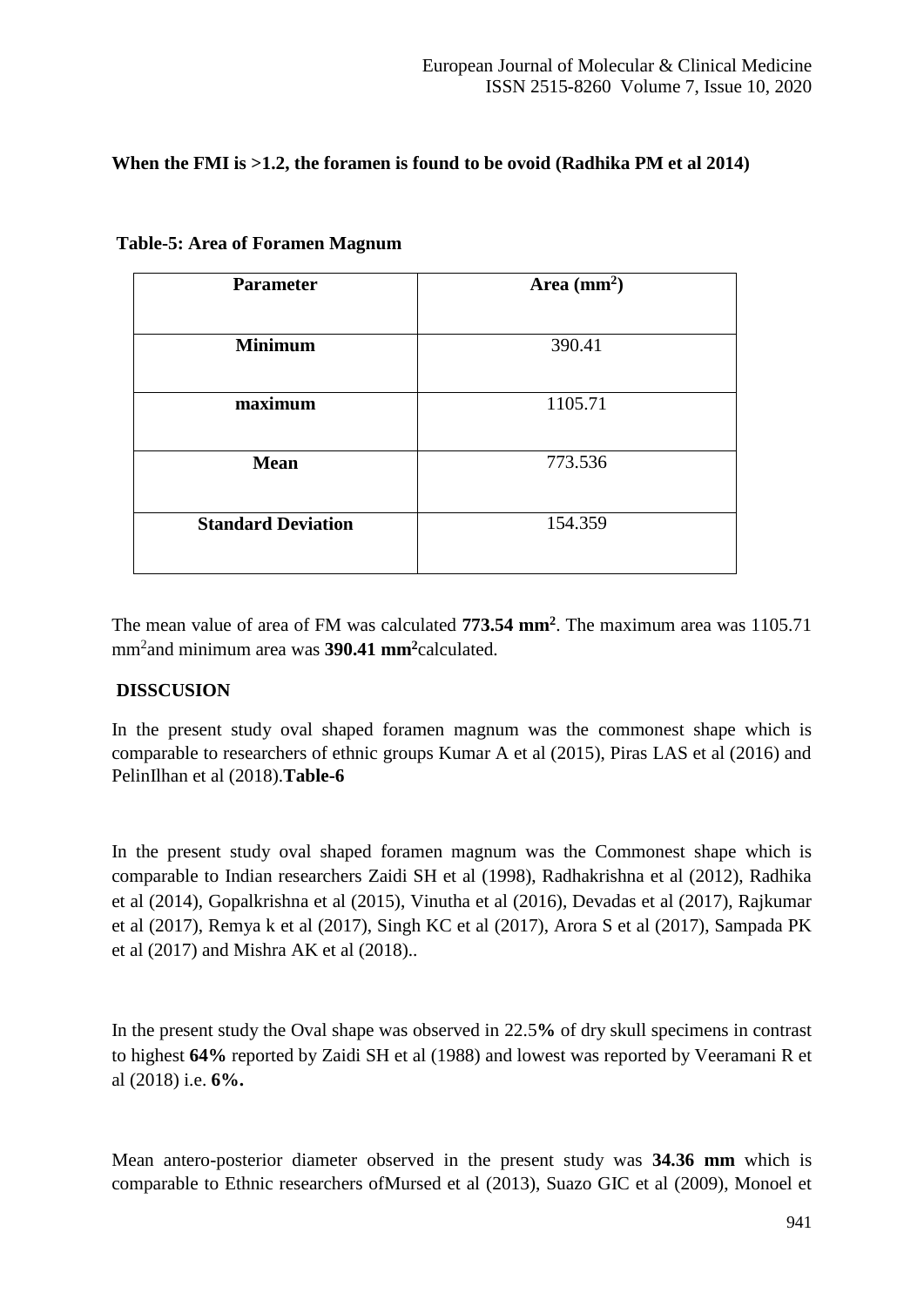al (2009), Lyrtizis et al (2016). They observed the mean value of antero-posterior diameter is 35.6 mm, 35.9 mm,35.6 mm (in female), 35.7 mm (in male) & 35.1 mm (in female) and 35.05 mm respectively.

Mean transverse diameter was reported **28.48 mm** in the present study which is similar to findings of Ethnic researchers Suazo GIC et al (2009), Monoel et al (2009), Kumar A et al  $(2015)$ , Lyrtizis et al  $(2016)$ , Pires LAS et al  $(2017)$  that is 29.5 mm, 29.5 mm in female), 29.4 mm, 29 mm, 29.49 mm (In female ), 30.19 mm, 28.62 mm, 29.73 mm respectively.

Mean antero-posterior diameter observed in the present study was **34.36 mm** which is comparable to Indian researchers Kanchan T et al (2013), Radhika PM et al (2014), Sahoo S et al(2015), Rohinidevi M et al (2016), Arora S et al (2017), Sampada PK et al (2017), Veeramani et al (2018), Feridoz J et al(2018). They observed the mean value of anteroposterior diameter is 34.51 mm, 35.30 mm, 35.30 mm, 34.80 mm, 35.42 mm, 34.84 mm,35.23 mm (in female), 35 mm respectively.

Mean transverse diameter was reported **28.48 mm** in the present study which is similar to findings of Indian researchersRadharkrishna et al (2012), Jain SK et al (2013), Shepur MP et al (2014), Radhika PM et al (2014), Vedanayagam et al (2015), Saini K et al (2015), Sahoo S et al (2015), Riyaz et al (2015), Rohinidevi M et al (2016), Sampada PK et al (2017), Mishra AK et al( 2018), Feridoz J et al (2018) that is 28.63 mm, 29.5 mm (in female), 28.50 mm (in male), 29.49 mm , 28.5 mm, 29.39 mm, 28.22 mm, 29.4 mm respectively.

FMI of 1.2 has been reported in Karnataka population (Chethan P et al and Radhika et al) and Orissa population (Sahoo S et al).**Table-10**

In the present study in Rajasthan population FMI was also 1.2.

In the present study (Jaipur region, Rajasthan) Area was calculated as **773.53**

**mm<sup>2</sup>** which is similar to study of Jaitley M et al (2016) in female (**812.22 mm<sup>2</sup>** ) in Indore region of Madhya Pradesh. **Table-9**

Another study by Rajkumar et al (2017) Udaipur region of Rajasthan have reported area of foramen magnum much lower (**754.32 mm<sup>2</sup>** ).

The following tables are the comparisons of our study: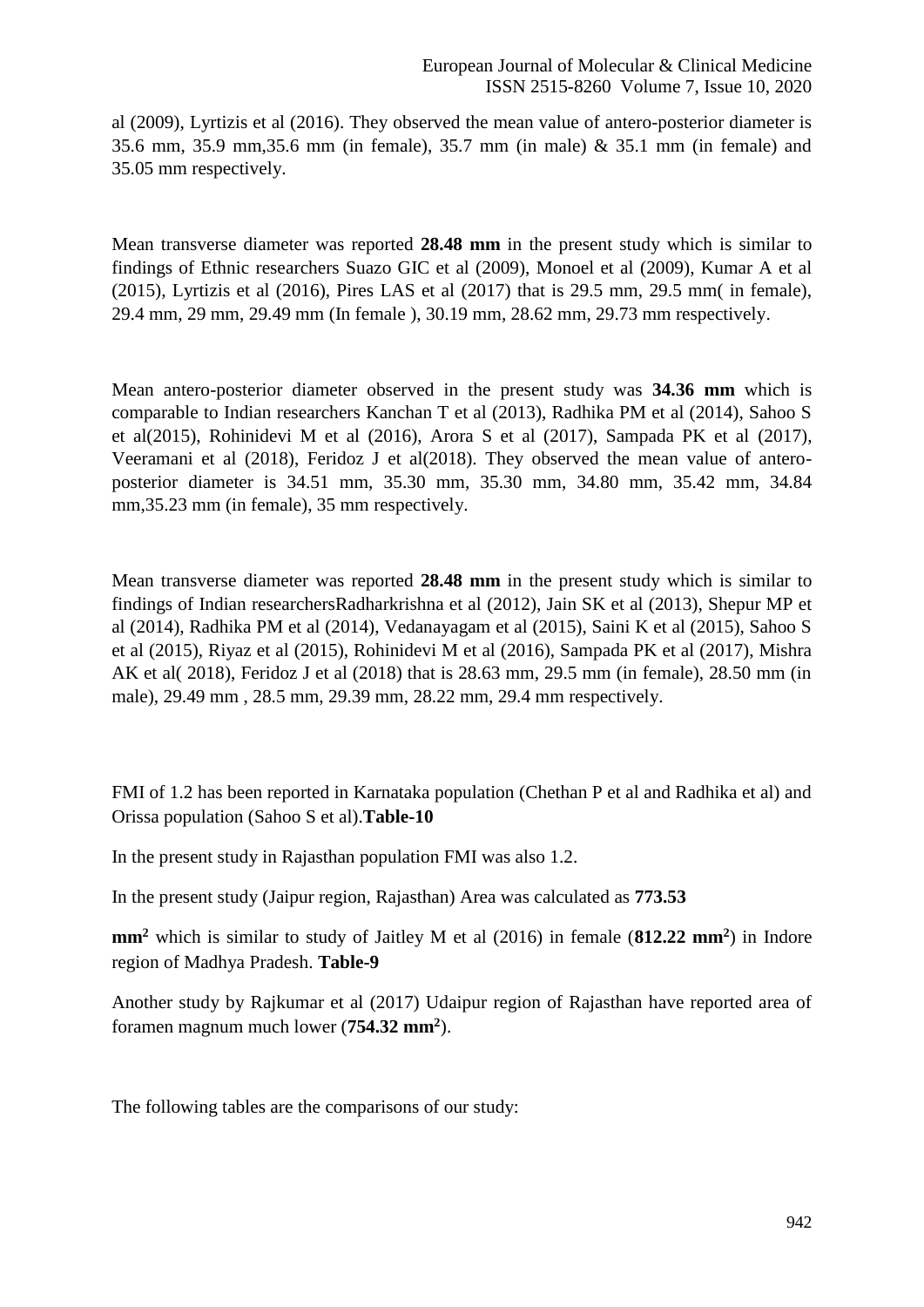**Table : 6 Shapes of Foramen Magnum**

**N= no. of skulls studied**

**Other ethnic groups – Red**

**Indian population - Black**

**Present study - Green**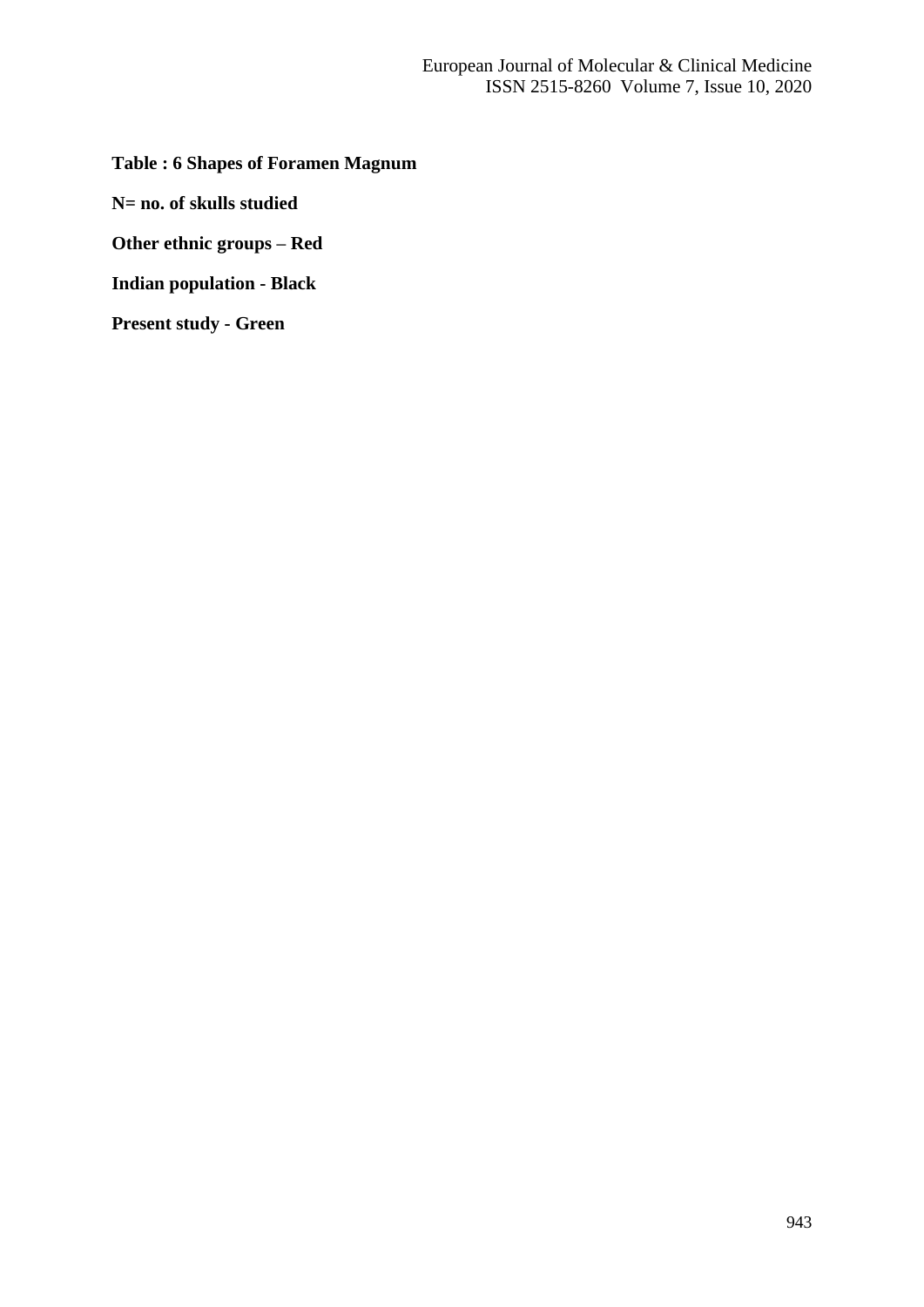| <b>Authors</b>          | Ye<br>ar | Populatio       | ${\bf N}$              | <b>Sex</b>               | <b>Shapes of Foramen Magnum</b> |                         |        |                          |                          |                          |                            |
|-------------------------|----------|-----------------|------------------------|--------------------------|---------------------------------|-------------------------|--------|--------------------------|--------------------------|--------------------------|----------------------------|
|                         |          | $\mathbf n$     |                        |                          | Oval                            | Egg<br><b>Sha</b><br>pe | Round  | <b>Tetra</b><br>gonal    | Pentagon<br>al           | Hexa<br>gonal            | <b>Irreg</b><br>ular       |
| Zaidi SH et<br>al       | 19<br>98 | Kanpur          | 20<br>$\theta$         | $\blacksquare$           | 64%                             | $\overline{a}$          | 0.5%   | $\overline{\phantom{a}}$ | 7.5%                     | 24.5%                    | 3.5%                       |
| Murshed KA<br>et)       | 20<br>03 | <b>Turkish</b>  | 11<br>$\boldsymbol{0}$ | $\overline{\phantom{a}}$ | 8.1%                            | 6.3<br>$\%$             | 21.8%  | 12.7%                    | 13.6%                    | 17.2%                    | A:10.<br>9%<br>B:9.0<br>9% |
| Chethan P et<br>al      | 20<br>12 | Mangalore       | 53                     | $\overline{\phantom{a}}$ | 15%                             | 18.9<br>$\%$            | 22.6%  | 18.9%                    | 3.8%                     | 5.6%                     | 15.1%                      |
| Radhakrishn<br>a et al  | 20<br>12 | Mangalore       | 10<br>$\overline{0}$   | $\blacksquare$           | 39%                             | $\frac{1}{2}$           | 28%    | 19%                      | 14%                      | $\overline{\phantom{a}}$ | $\frac{1}{2}$              |
| Radhika et al           | 20<br>14 | Bangalore       | 15<br>$\boldsymbol{0}$ | $\overline{\phantom{a}}$ | 40%                             | 10%                     | 20%    | 6%                       | 2%                       | 6%                       | 16%                        |
| Rathva et al            | 20<br>15 | Gujarat         | 21<br>$\boldsymbol{0}$ | $\overline{\phantom{a}}$ | 28.75<br>%                      | 11.9<br>0%              | 16.66% | 10.47<br>%               | 2.38%                    | 4.76%                    | 11.71<br>$\%$              |
| Kumar A et<br>al        | 20<br>15 | <b>USA</b>      | 36                     | $\bar{\phantom{a}}$      | 50%                             |                         | 20%    | 6%                       | L,                       | 8%                       | 16%                        |
| Riyaz et al             | 20<br>15 | Maharasht<br>ra | 61                     | $\blacksquare$           | 31.14<br>$\%$                   | $\frac{1}{2}$           | 29.50% | 18.03<br>$\%$            | 1.63%                    | 8.19%                    | 11.47<br>$\%$              |
| Gopalakrishn<br>a et al | 20<br>15 | Kerala          | 55                     | $\blacksquare$           | 41%                             | $\overline{a}$          | 25%    | 14%                      | $\overline{a}$           | $\overline{a}$           | 20%                        |
| Sharma S et<br>al       | 20<br>15 | Tundla          | 50                     | $\blacksquare$           | 16.%                            | 16%                     | 22%    | 12%                      | 8%                       | 8%                       | 18%                        |
| Vinutha et al           | 20<br>16 | Karnataka       | 20<br>$\boldsymbol{0}$ | Mal<br>e                 | 32%                             | 11%                     | 10%    | 12%                      | 5%                       | 11%                      | 10%                        |
|                         |          |                 |                        | Fem<br>ale               | 35%                             | 5%                      | 13%    | 12%                      | 5%                       | 12%                      | 8%                         |
| Pires LAS et<br>al      | 20<br>16 | <b>Brazil</b>   | 77                     |                          | 53.24<br>$\%$                   | 2.36<br>$\%$            | 24.67% | 16.88<br>$\%$            | 1.29%                    | 1.29%                    | $\Box$                     |
| Rohinidevi et<br>al     | 20<br>16 | Tamilnadu       | 35                     | $\blacksquare$           | 18%                             | 4%                      | 26%    | 11%                      | 6%                       | 6%                       | 22%                        |
| Fathima et al           | 20<br>16 | Chennai         | 53                     | $\overline{\phantom{a}}$ | 26%                             | 36%                     | 13%    | $\equiv$                 | 4%                       | 21%                      | $\overline{\phantom{a}}$   |
| Arora S et al           | 20<br>17 | <b>Bareily</b>  | 40                     | $\overline{\phantom{a}}$ | 60%                             | $\blacksquare$          | 40%    | $\overline{\phantom{a}}$ | $\overline{\phantom{a}}$ | $\overline{\phantom{a}}$ | $\overline{\phantom{a}}$   |
| Sampada PK<br>et al     | 20<br>17 | Karnataka       | 10<br>$\mathbf{0}$     | $\overline{\phantom{a}}$ | 58%                             | 11%                     | 9%     | 8%                       | 1%                       | 3%                       | 10%                        |
| AK<br>Mishra<br>et al   | 20<br>18 | Lucknow         | 71                     | $\overline{\phantom{a}}$ | 37.8%                           | $\Box$                  | 30.9%  | 7.04%                    | 7.04%                    | 11.2%                    | 9.85%                      |
| Veeramani R<br>et al    | 20<br>18 | Puducherr       | 10<br>$\boldsymbol{0}$ | $\overline{\phantom{a}}$ | 6%                              | 12%                     | 15%    | 11%                      | 3%                       | 21%<br>944               | 32%                        |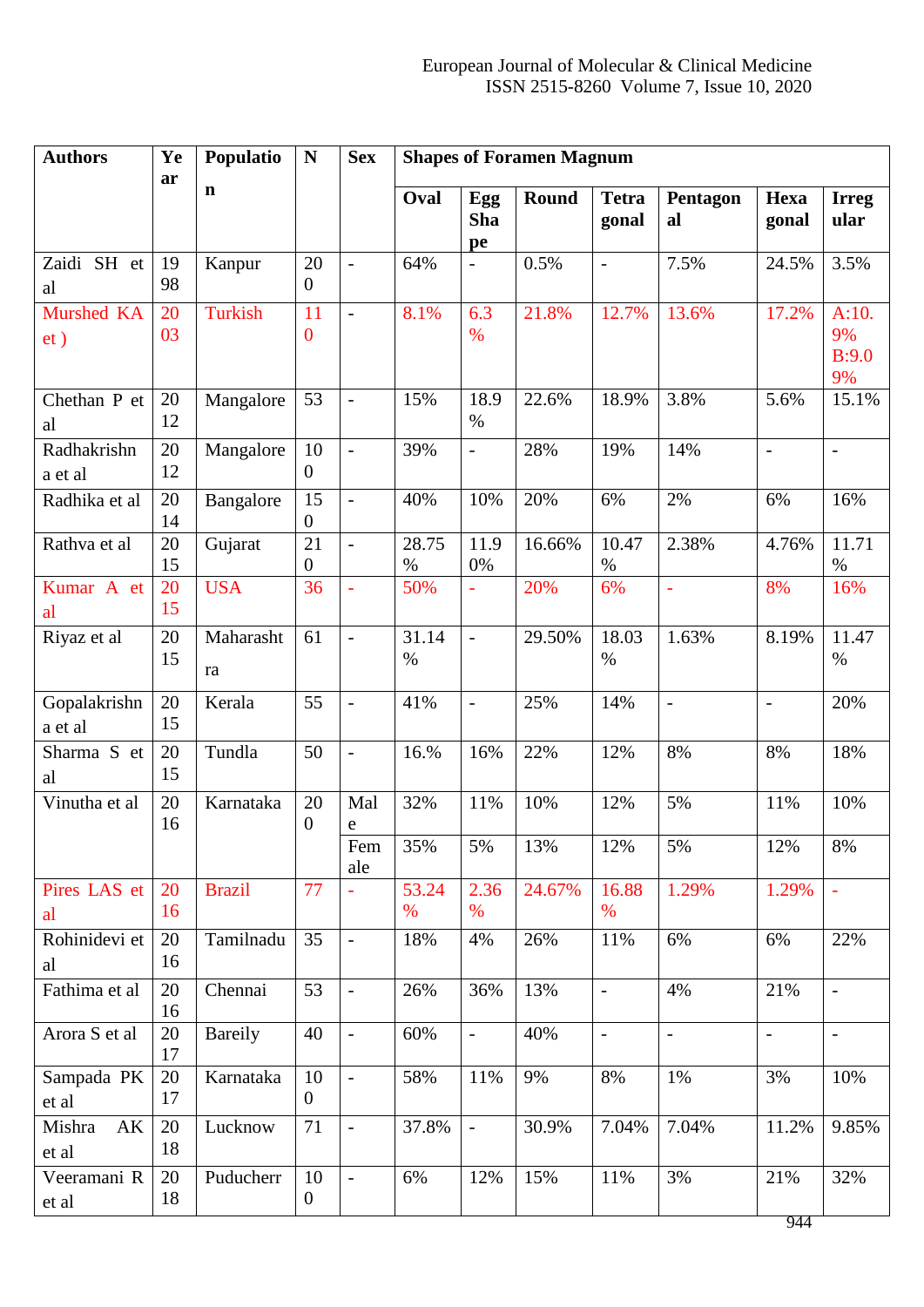| <b>Present</b> | <b>20</b> | Rajasthan |  |  |  |  |  |
|----------------|-----------|-----------|--|--|--|--|--|
| study          | 10        |           |  |  |  |  |  |

**TABLE-7: Antero-posterior and Transverse diameter of Foramen Magnum of Ethnic Groups.**

| <b>Authors</b>       | Year                                   | Population    | N   | <b>Sex</b> | $APD \pm S.D.$   | $TD \pm S.D.$    |  |
|----------------------|----------------------------------------|---------------|-----|------------|------------------|------------------|--|
|                      |                                        |               |     |            | (mm)             | (mm)             |  |
| Mursed et al         | 2003                                   | Turkish       | 110 |            | $35.9 \pm 3.29$  | $30.4 \pm 2.59$  |  |
| Suazo GIC et al      | 2009                                   | <b>Brazil</b> | 211 | Male       | $36.5 \pm 2.6$   | $30.6 \pm 2.5$   |  |
|                      |                                        |               |     | Female     | $35.6 \pm 2.5$   | $29.5 \pm 1.9$   |  |
| Monoel et al         | 2009<br><b>Brazil</b><br>2016<br>Greek |               | 215 | Male       | $35.7 \pm 0.29$  | $30.3 \pm 0.20$  |  |
| Lyrtizis et al       |                                        |               | 141 |            | $35.05 \pm 2.57$ | $30.19 \pm 2.69$ |  |
| Pires LAS et al      | 2017                                   | <b>Brazil</b> | 77  |            | $34.23 \pm 2.54$ | $28.62 \pm 2.83$ |  |
| Chovalopoulou        | 2017                                   | Greece        | 154 | Male       | $36.69 \pm 2.47$ | $32.48 \pm 2.70$ |  |
| ME et al             |                                        |               |     |            |                  |                  |  |
|                      |                                        |               |     | Female     | $34.87 \pm 2.41$ | $30.62 \pm 2.18$ |  |
| Farid SA et al       | 2018                                   | Egyptian      | 75  |            | $47.1 \pm 03.4$  | $43.6 \pm 2.5$   |  |
| <b>Present study</b> | 2019                                   | Rajasthan     |     |            |                  |                  |  |

**N= no. of skulls studied**

|             | Table-8: Antero-posterior and Transverse diameter of Foramen Magnum of Indian |  |  |  |  |
|-------------|-------------------------------------------------------------------------------|--|--|--|--|
| population. |                                                                               |  |  |  |  |

| <b>Authors</b>    | Year | <b>Population</b>           | N   | <b>Sex</b>               | $APD \pm S.D.$<br>$(\mathbf{mm})$ | $TD \pm S.D.$<br>(mm) |
|-------------------|------|-----------------------------|-----|--------------------------|-----------------------------------|-----------------------|
| Chethan P et al   | 2012 | Mangalore                   | 53  |                          | $31 \pm 2.4$                      | $25.2 \pm 2.4$        |
| Jain SK et al     | 2013 | Moradabad<br>(North Indian) | 68  | Male                     | $36.9 \pm 0.2$                    | $31.5 \pm 0.27$       |
|                   |      |                             |     | Female                   | $32.9 \pm 0.3$                    | $29.5 \pm 0.28$       |
| Kanchan T et al   | 2013 | Mangalore                   | 118 | Male                     | $34.51 \pm 2.77$                  | $33.60 \pm 2.63$      |
|                   |      |                             |     | Female                   | $27.36 \pm 2.09$                  | $26.74 \pm 2.36$      |
| Patel R et al     | 2014 | Surat                       | 100 | $\overline{\phantom{0}}$ | 42.2                              | 28.29                 |
| Shepur MP et al   | 2014 | Karnataka                   | 150 | Male                     | $33.40 \pm 2.60$                  | $28.50 \pm 2.20$      |
|                   |      |                             |     | Female                   | $33.10 \pm 2.70$                  | $27.30 \pm 2.00$      |
| Radhika PM et al  | 2014 | Bangalore                   | 150 |                          | $35.30 \pm 2.7$                   | $29.49 \pm 2.6$       |
| Ganapathy et al   | 2014 | Pondicherry                 | 100 |                          | 33.9                              | 28.7                  |
| Vedanayagam<br>et | 2015 | Chennai                     | 420 | Male                     | $18.4 \pm 0.7$                    | $28.2 \pm 0.6$        |
| al                |      |                             |     | Female                   | $17.6 \pm 1.0$                    | $21.8 \pm 0.7$        |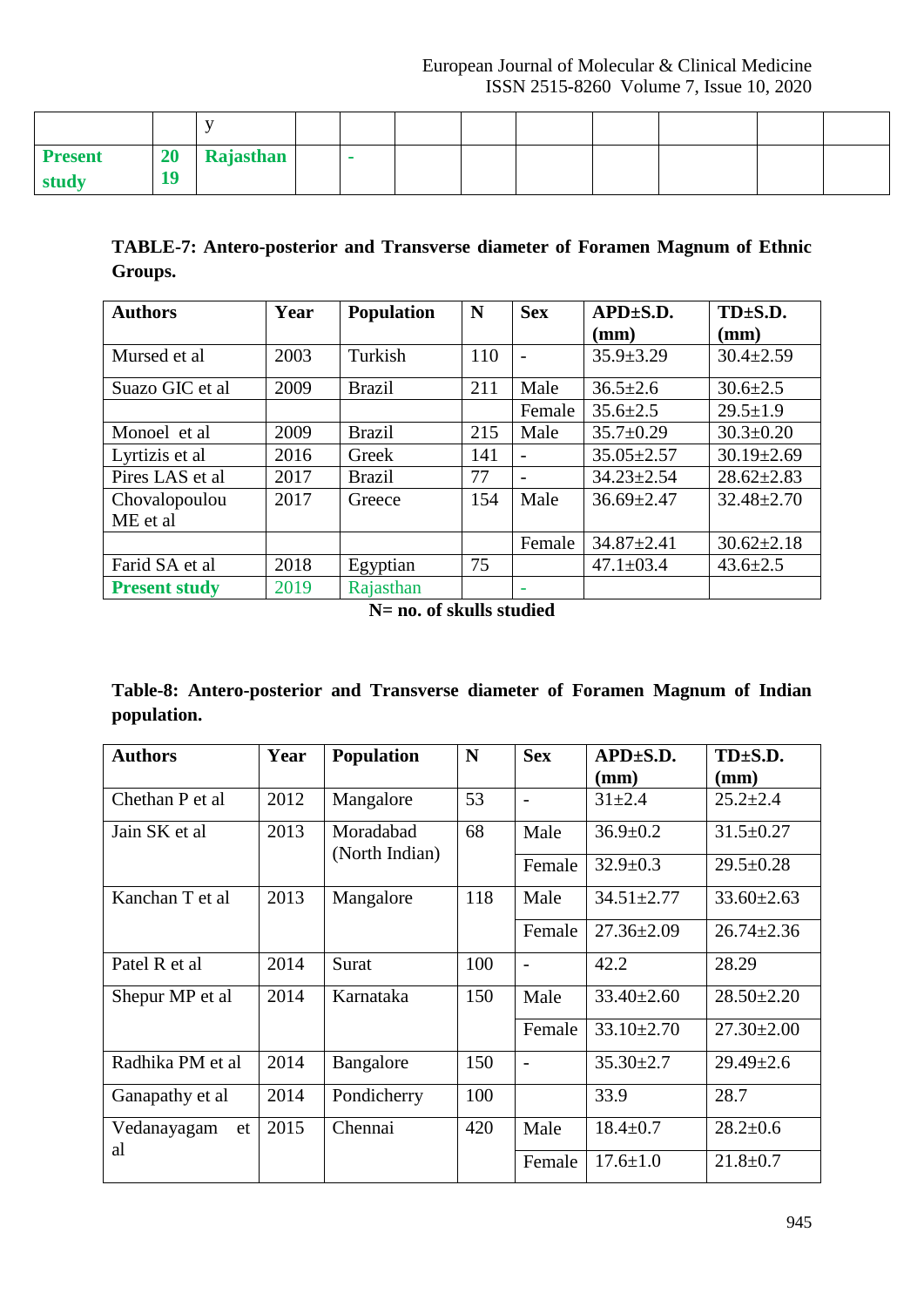European Journal of Molecular & Clinical Medicine ISSN 2515-8260 Volume 7, Issue 10, 2020

| Riyaz et al           | 2015 | Maharashtra | 61  |  | $33.4 \pm 2.5$    | $28.5 \pm 2.2$    |
|-----------------------|------|-------------|-----|--|-------------------|-------------------|
| Khanday et al         | 2016 | Chennai     | 60  |  | 36.8              | 30.9              |
| Jasuja VR et al       | 2016 | Mumbai      | 100 |  | $34.13 \pm 2.73$  | $27.82 \pm 3.32$  |
| Fathima et al         | 2016 | Chennai     | 53  |  | 38.22             | 35.15             |
| Rohinidevi M et<br>al | 2016 | Tamilnadu   | 35  |  | 34.80             | 28.5              |
| Naqshi et al          | 2017 | Shrinagar   | 25  |  | $31.6 \pm 0.21$   | $26.5 \pm 0.21$   |
| Singh et al           | 2017 | Varanasi    | 50  |  | $33.76 \pm 2.18$  | $28.09 \pm 1.92$  |
| Rajkumar et al        | 2017 | Rajasthan   | 298 |  | $33.98 \pm 2.75$  | $28.16 \pm 2.15$  |
| Remya et al           | 2017 | Mangalore   | 50  |  | $33.64 \pm 0.228$ | $27.04 \pm 0.214$ |
| Arora S et al         | 2017 | Bareilly    | 40  |  | $35.42 \pm 3.22$  | $27.90 \pm 2.58$  |
| Raikar et al          | 2018 | Bengaluru   | 150 |  | $34.19 \pm 3.57$  | $31.77 \pm 3.59$  |
| Feridoz J et al       | 2018 | Chennai     | 50  |  | $35 \pm 2.8$      | $29.4 \pm 2.9$    |
| <b>Present study</b>  | 2019 | Rajasthan   |     |  |                   |                   |

**N= no. of skulls studied**

**Table-9: Area of Foramen Magnum**

| <b>Authors</b>  | Year | <b>Population</b> | N   | <b>Sex</b>               | <b>Area</b>     |
|-----------------|------|-------------------|-----|--------------------------|-----------------|
| Murshed et al   | 2003 | <b>Turkish</b>    | 110 | Male                     | 931.7±144.29    |
|                 |      |                   |     | Female                   | 795.0±99.32     |
| Shepur MP et al | 2014 | Karnataka         | 150 | Male                     | $862.0 \pm 119$ |
|                 |      |                   |     | Female                   | $758.0 \pm 109$ |
| Sharma S et al  | 2015 | Tundla            | 50  | $\overline{a}$           | 970.57          |
| Kumar A et al   | 2015 | <b>USA</b>        | 36  | Male                     | 876.88±88.83    |
|                 |      |                   |     | Female                   | 776.87±68.51    |
| Khanday et al   | 2016 | Chennai           | 60  | $\overline{a}$           | 576             |
| Singh KC et al  | 2017 | Varanasi          | 50  | $\blacksquare$           | 834.45±75.79    |
| Rajkumar et al  | 2017 | Rajasthan         | 298 |                          | 754.32±105.16   |
| Remya et al     | 2017 | Mangalore         | 50  | $\overline{\phantom{a}}$ | 714.99±0.844    |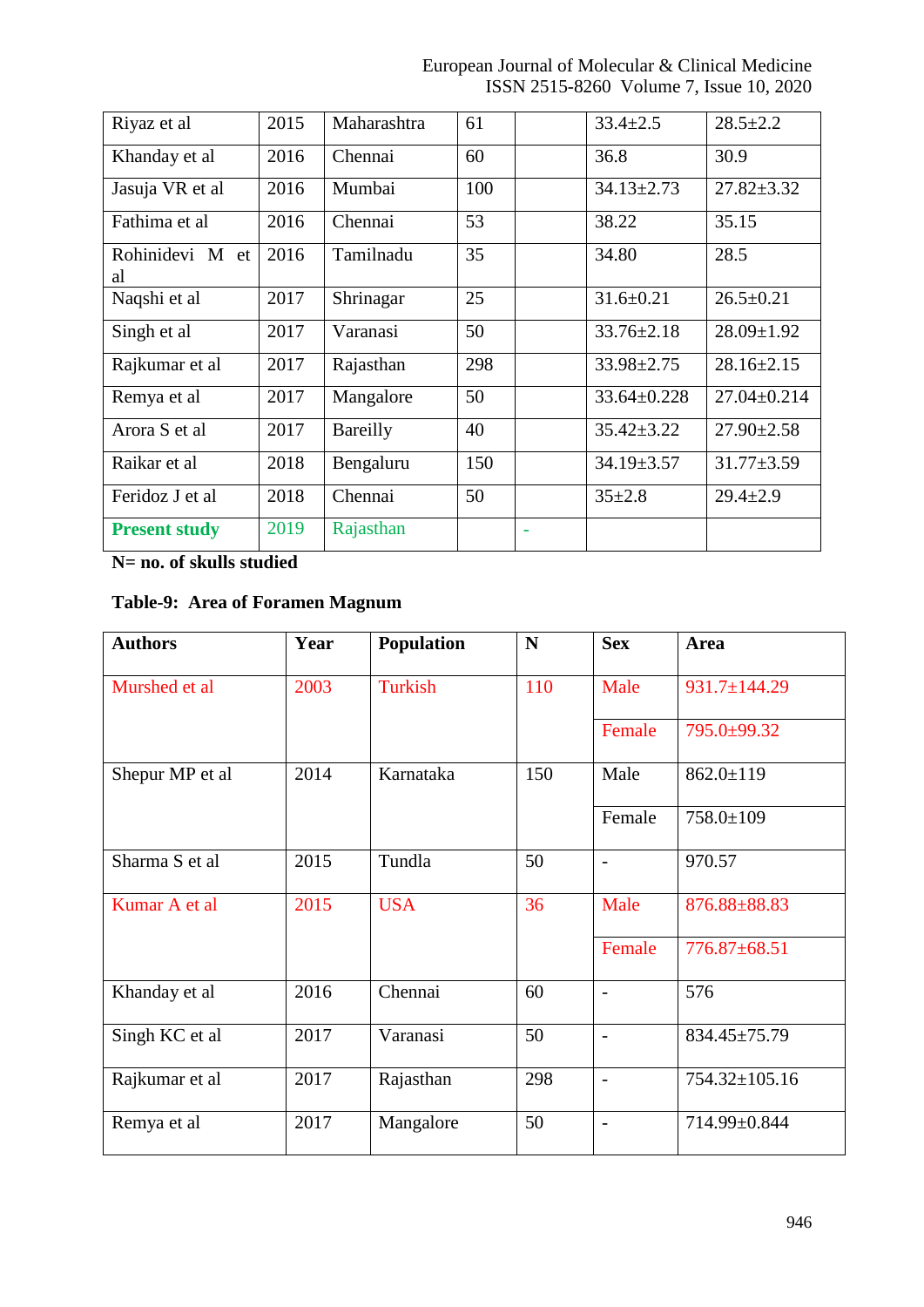| <b>Present study</b> | 2019 | Rajasthan |  |  |
|----------------------|------|-----------|--|--|
|                      |      |           |  |  |

| <b>Authors</b>       | Year | <b>Population</b> | N   | <b>Sex</b> | <b>FMI</b>          |
|----------------------|------|-------------------|-----|------------|---------------------|
|                      |      |                   |     |            |                     |
| Chethan P et al      | 2012 | Mangalore         | 53  |            | $1.2 \pm 0.1$       |
| Radhika et al        | 2014 | Bangalore         | 150 |            | $1.20 \pm 0.1075$   |
| Sahoo S et al        | 2015 | Orissa            | 150 |            | $1.2028 \pm 0.1075$ |
| Dubey A et al        | 2017 | Sagar& Jabalpur   | 80  | Male       | $1.18 \pm 0.11$     |
|                      |      |                   |     | Female     | $1.16 \pm 0.07$     |
| <b>Present study</b> | 2019 | Rajasthan         |     |            |                     |

# **Table – 10: Foramen Magnum Index (FMI)**

## **Conclusion:**

The morphological and morphometric analysis of foramen magnum and its variations is important not only to anatomist but also to the neurosurgeons, anesthetist, orthopedicians and radiologists. These variations have become significant because of newer imaging techniques such as computed tomography and magnetic resonance imaging in the field of diagnostic medicine.

This study will also be a help to Forensic medicine experts since ethnic variations as seen and compared with research of other ethnic region population researchers may help in identification of different races

## **References**

1. Madadin M, Menezes RG, Al Saif HS, Abu Alola H, Al Muhanna A, Gullenpet AH, et al. Morphometric evaluation of the foramen magnum for sex determination: A study from Saudi Arabia. J Forensic Leg Med. 2017 Feb;46:66–71.

2. Zdilla MJ, Russell ML, Bliss KN, Mangus KR, Koons AW. The size and shape of the foramen magnum in man. Journal of Craniovertebral Junction & Spine. 2017 Sep;8(3):205.

3. Anatomical Variation in Morphometry and Morphology of the Foramen Magnum and Occipital Condyle in Dried Adult Skulls [Internet]. [cited 2019 Aug 27]. Available from: https://insights.ovid.com/pubmed?pmid=30480625

4. Mittal DSK, Jaleswararao DS. A Morphometric Study on Foramen Magnum in Dried Human Adult Skulls. 7(3):6.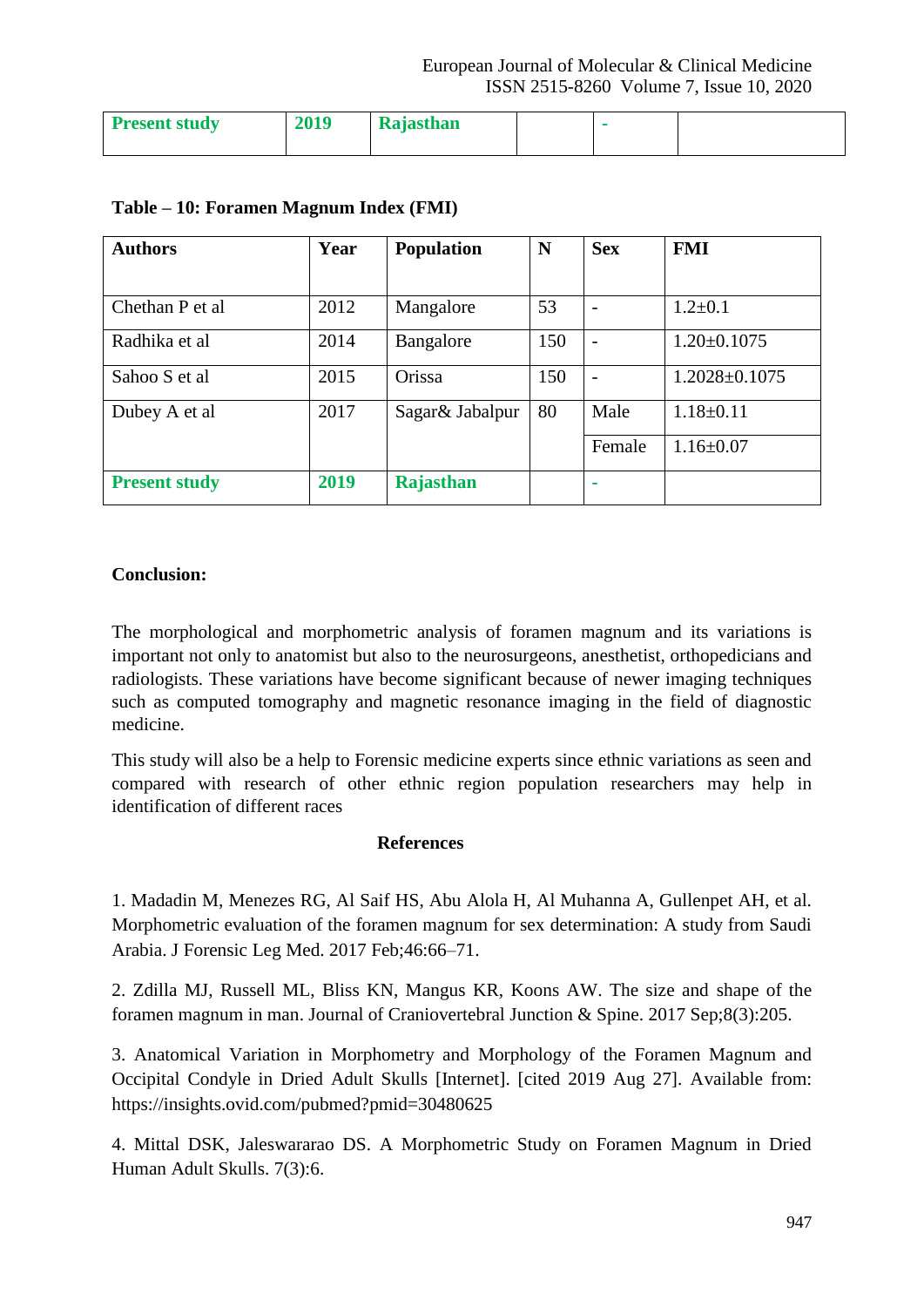5. Chethan P, Murlimanju B v., Prashanth K u., Prabhu LV, Krishnamurthy A, Somesh M s., et al. Morphological analysis and morphometry of the foramen magnum: an anatomical investigation. Turkish Neurosurgery [Internet]. 2011 [cited 2019 Aug 27]; Available from: http://www.turkishneurosurgery.org.tr/summary\_en\_doi.php3?doi=10.5137/1019- 5149.JTN.4297-11.1

6. Ficke J, Varacallo M. Anatomy, Head and Neck, Foramen Magnum. In: StatPearls [Internet]. Treasure Island (FL): StatPearls Publishing; 2019 [cited 2019 Aug 27]. Available from: http://www.ncbi.nlm.nih.gov/books/NBK526041/

7. Avci E, Dagtekin A, Ozturk AH, Kara E, Ozturk NC, Uluc K, et al. Anatomical variations of the foramen magnum, occipital condyle and jugular tubercle. Turkish Neurosurgery [Internet]. 2010 [cited 2019 Aug 27]; Available from: http://www.turkishneurosurgery.org.tr/summary\_en\_doi.php3?doi=10.5137/1019- 5149.JTN.3838-10.1

8. Naderi S, Korman E, Çıtak G, Güvençer M, Arman C, Şenoğlu M, et al. Morphometric analysis of human occipital condyle. Clinical Neurology and Neurosurgery. 2005 Apr 1;107(3):191–9.

9. Saluja S, Das SS, Vasudeva N. Morphometric Analysis of the Occipital Condyle and Its Surgical Importance. J Clin Diagn Res. 2016 Nov;10(11):AC01–4.

10. Kanodia G, Parihar V, Yadav YR, Bhatele PR, Sharma D. Morphometric analysis of posterior fossa and foramen magnum. J Neurosci Rural Pract. 2012;3(3):261–6.

10. Scheuer L, Black S. The Juvenile Skeleton. Elsevier, London. 2004; 1-19.

- 11. Romanes GJ. Cunmningham's text book of anatomy. 12th ed. Oxford: Oxford University Press; 1981: p.114.
- 12. Radhakrishna S, Shivarama CH, Ramakrishna A, Bhagya B. Morphometric analysis of foramen magnum for sex determination in South Indian Population. Nite University Journal of Health Science.2012;2(1):20-22.
- 13. Murshed KA, Cicekcibasi AE, and Tuncer I. Morphometric evaluation of the foramen magnum variations in its shape: A study on computerized tomographic images of normal adults. Turk J med Sci. 2003;33(1):301-306.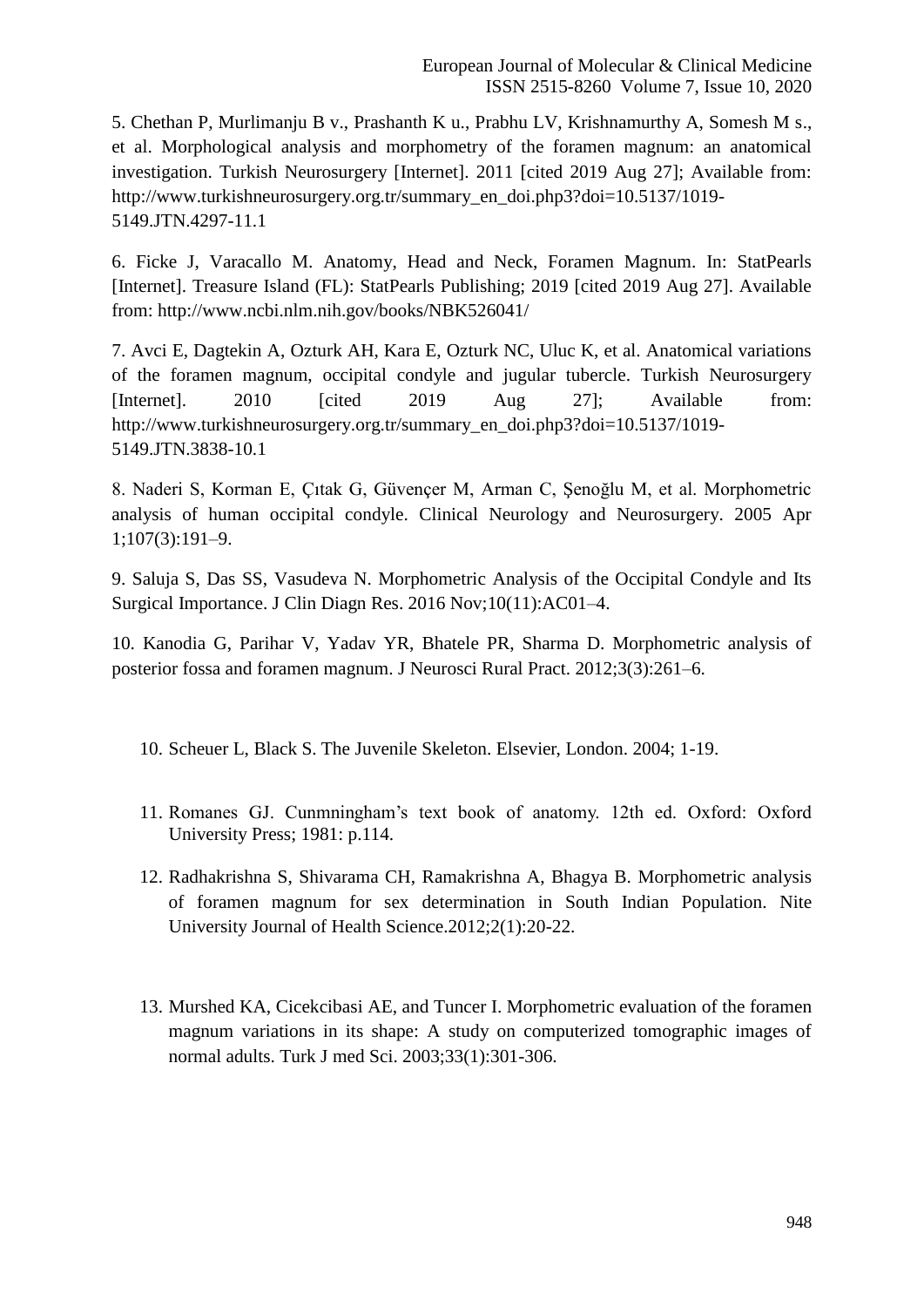- 14. Chethan P, Prakash KG, Murlimanju BV, Prashant KU, Prabhu LV, Saralaya VV et al. Morphological analysis and Morphometry of the Foramen Magnum: An Anatomical Investigation. Turkish Neurosurgery. 2012;22(4):416-419.
- 15. Bannister LH, Berry MM, Collins P, Dyson M, et al. Gray's anatomy the anatomical basis of medicine and surgery. 38th ed. Edinburgh: Churchill Livingstone; 1995:567- 568.
- 16. Hecht TJ, Horton WA, Reid CS, et al. Growth of the foramen magnum in achondroplasia. American Journal of Medical Genetics. 1989; 32: 528-35.
- 17. Reich JB, Sierra J, Camp W, et al. Magnetic resonance imaging measurements and clinical changes accompanying transtentorial and foramen magnum brain herniation. Annals of Neurology.1993; 33: 159-70.
- 18. Ropper AH. MRI demonstration of the major feature of herniation. J NeurolNeurosurg Psychiatry. 1993; 56:932-935.
- 19. Manoel C, Prado FB, Caria PHF, Groppo FC. Morphometric analysis of the foramen magnum in human skulls of Brazilian individuals: its relation to gender. Braz. J. Morphol. Sci 2009; 26(2): 104-108.
- 20. Tubbs RS, Griessenauer CJ, Loukas M, Shoja MM, Cohen-Gadol AA. Morphometric analysis of the foramen magnum: an anatomic study. Neurosurgery 2010; 66:385-388.
- 21. Zaidi SH, Dayal SS. Variations in the shape of foramen magnum in Indian skulls. AnatAnz. 1988;167(4) : 338-40.
- 22. Sumana R, Kirubhanand C, Iddalgave S. Morphometric study of the foramen magnum in adult Human skulls in South Indian Population. Int J Anat Sci. 2014; 5(2):43-45.
- 23. Radhika PM, Shetty S, Prathap KJ, Sheshgiri C, Jyothi KC. Morphometric study of the foramen magnum in adult human skulls in Indian Population. Asian J Med Clin Sci. 2014; 3(1):68-72.
- 24. Rathva A, Shah K, Panchal B, Malukar O. Morphometry and sexual dimorphism of human skull foramen magnum. Int J of Recent Trends in Science and Technology. 2015; 15(2):379-386.
- 25. Kumar A, Dave M, Anwar S. Morphometric evaluation of foramen magnum in dry human skulls. Int J Anat Res. 2015; 3(2):1015-23.
- 26. Riyaz ZH, Siddiqui AA. Morphometric study of foramen magnum in human skulls. Int J of Recent Trends InSci and Technology. 2015; 17(1):28-31.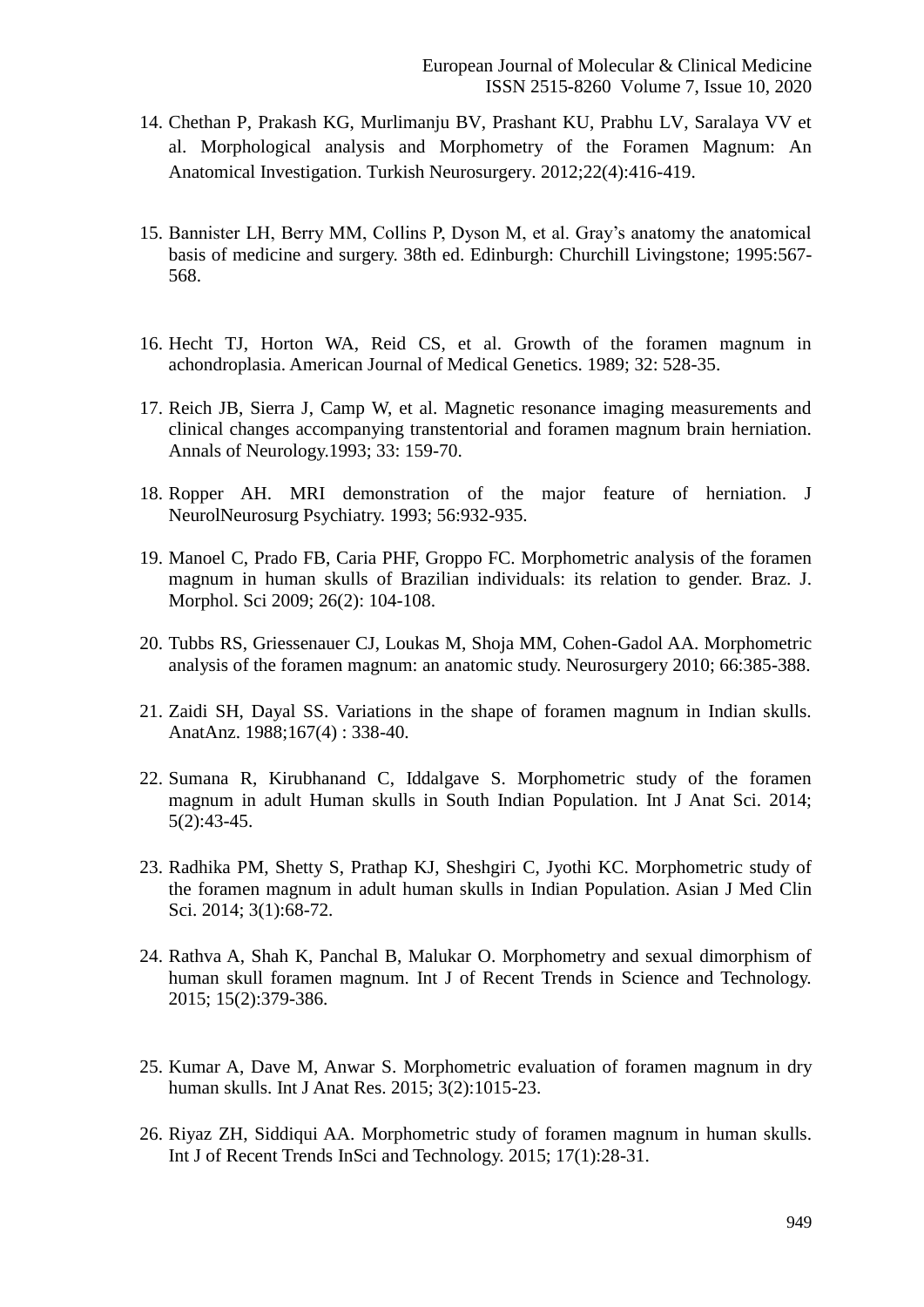- 27. Gopalakrishna K, Rathna BS. The craniometric study of foramen magnum of Indian population and variations in its dimensions. Int J of Allied Med Sci and Clin Research. 2015; 3(2):205-211.
- 28. Sharma S, Sharma AK, Modi BS, Arshad M. Morphometric evolution of foramen magnum and variation in its shape and size: A study on Human dried skull. Int J Anat Res. 2015; 3(3):1399-03.
- 29. Vinutha SP, Shubha R. Morphometry and sexual dimorphism in foramen magnum: A study of human skull bones. Int J Anat Res. 2016; 4(3):2593-99.
- 30. Pires LAS, Teixeira AR, Leite TFO, Babinski MA, Chagas CAA. Morphometric aspects of the foramen magnum and the orbit in Brazilian dry skulls. Int J of Med Res and Health Sci. 2016; 5(4):34-42.
- 31. Rohinidevi M, Vimala V. Morphometric analysis of foramen magnum and variations in its shape in dried human adult skulls. Int J Anat Res. 2016; 4(3):2670-73.
- 32. Fathima F, Babu KY. Evaluating the shape of foramen magnum and overlapping of occipital condyle on the foramen. Int J Sci Res. 2016; 5(9):
- 33. Devadas P, Rao MJ, Yesender M, Vinila BHS. Study on the Morphometric analysis of the foramen magnum as an indicator for sex determination. Int J Anat Res. 2017; 5(3.1):4163-67.
- 34. Rajkumar, Kattimuthu P, Manik P, Singh V. Morphometric analysis of foramen magnum of dry human skulls in north indian population. Int J Anat Res. 2017; 5(1):3480-84.
- 35. Remya K, Rathnakar P, Swathi. Evaluation of foramen magnum in dry human skulls of Dakshina Kannada District. 2017; 5(4.1):4488-91.
- 36. Singh KC, Rai G, Rai R. Morphological variations of the foramen magnum in adult human dry skull in Eastern UP (India) Population. Int J Med Res. 2017; 3(2):205-08.
- 37. Arora S, Sharma SK, Siddiqui SW, Khatri S. Morphometry and surgical importance of foramen magnum. Int J Anat Res. 2017; 5(1):3464-69.
- 38. Sampada PK, Poornima B, Mallikarjun M, Sakri SB. Morphometric and Morphological study of foramen magnum in dried human skull bones. Int J Anat Res. 2017; 5(2.1):3682-86.
- 39. Ilhan P, Kayhan B, Erturk M, Sengul G. Morphological analysis of occipital condyles and foramen magnum as a guide for Lateral Surgical Approaches. MojAnat and Physiol. 2017; 3(6).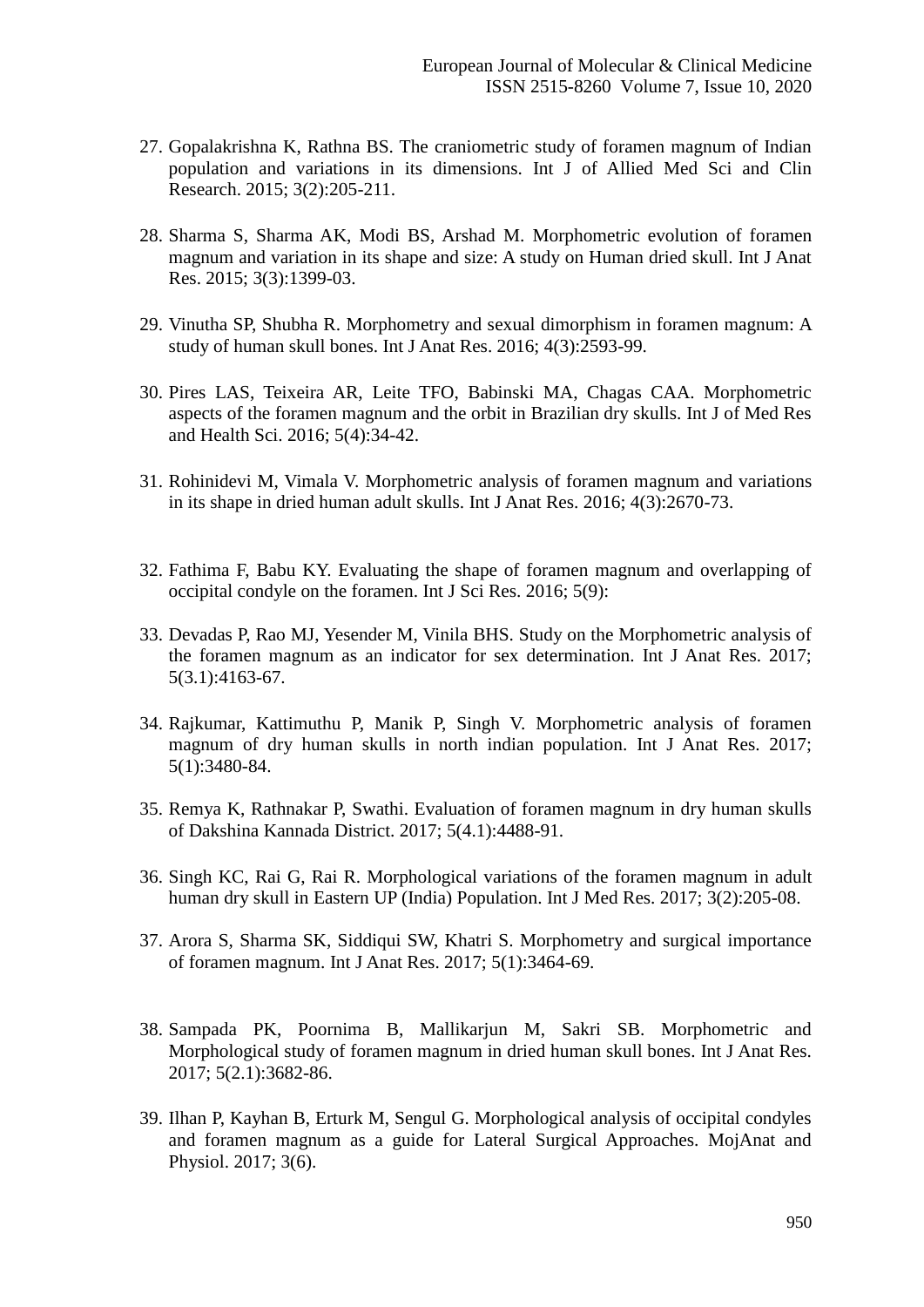- 40. Raikar NA, Meundi MA, David CM, Rao MD, Jogigowda SC. Sexual dimorphism in foramen magnum dimensions in the South Indian Population: A digital submentovertex radiographic study. J Forensic Dent Sci. 2016; 8:180-7.
- 41. Mishra AK, Pandey SB, Yadav CK, Haque M, Chandra N. Morphometric study of foramen magnum of skull in population of Uttar Pradesh. Int J Anat Res. 2018; 6(2.2):5186-90.
- 42. Veeramani R, Manjunath KY, Amirthalingam U. Morphological and Morphometric study of variations in the shape and size of the foramen magnum of human skulls. Int J of Anat, Radiology and Surgery. 2018; 7(2):1-8.
- 43. Suazo GIC, Russo PP, Zavando MDA, Smith RL. Sexual Dimorphism in the foramen magnum dimensions. Int J Morphol.2009; 27(1):21-23.
- 44. Gruber P, Henneberg M, Boni t, Ruhli FJ. Variability of human foramen magnum size. The Anatomical Recrd. 2009; 292:1713-1719.
- 45. Lyrtzis C, Piagkou M, Gkioka A, Anastasopoulos N, Apostolidis S, Natsis K. Foramen Magnum, Occipital Condyles, and Hypoglossal canals Morphometry: Anatomical study with clinical implications. Folia Morphol. 2016; 76(3):446-457.
- 46. Chovalopoulou ME, Bertsatos A. Estimating sex of modern Greeks based on the foramen magnum region. J of Anthropology. 2017; 1-7.
- 47. Farid SA, Fattah IOA. Morphometric study of human adult occipital condyle, hypoglossal canal and foramen magnum in dry skull of modern Egyptians. Int J of Clinical and Developmental Anatomy. 2018; 4(1):19-26.
- 48. Mahajan D, Agnihotri G, Sheth A, Brar R. An anatomical perspective of human occipital condyles and foramen magnum with neurosurgical correlates. Int J of Experimental and Clinical Anatomy.2011; 6(7):29-33
- 49. Jain SK, Choudhary AK, Mishra P, Morphometric evaluation of foramen magnum for sex determination in a documented North Indian sample. Journal of Evolution of Medical and Dental Sciences. 2013; 2(42):8093-8098.
- 50. Kanchan T, Gupta A, Krishan K. Craniometric analysis of foramen magnum for estimation of sex. Int J of Med and Health Sci. 2013; 7(7):378-380.
- 51. Patel R, Mehta CD. Morphometric study of foramen magnum at the base of human skull in South Gujarat. IOSR J of Dental and Med Sci. 2014; 13(6): 23-25.
- 52. Shepur MP, Magi M, Nanjundappa B, Havaldar PP, Gogi P, Saheb SH. Morphometric